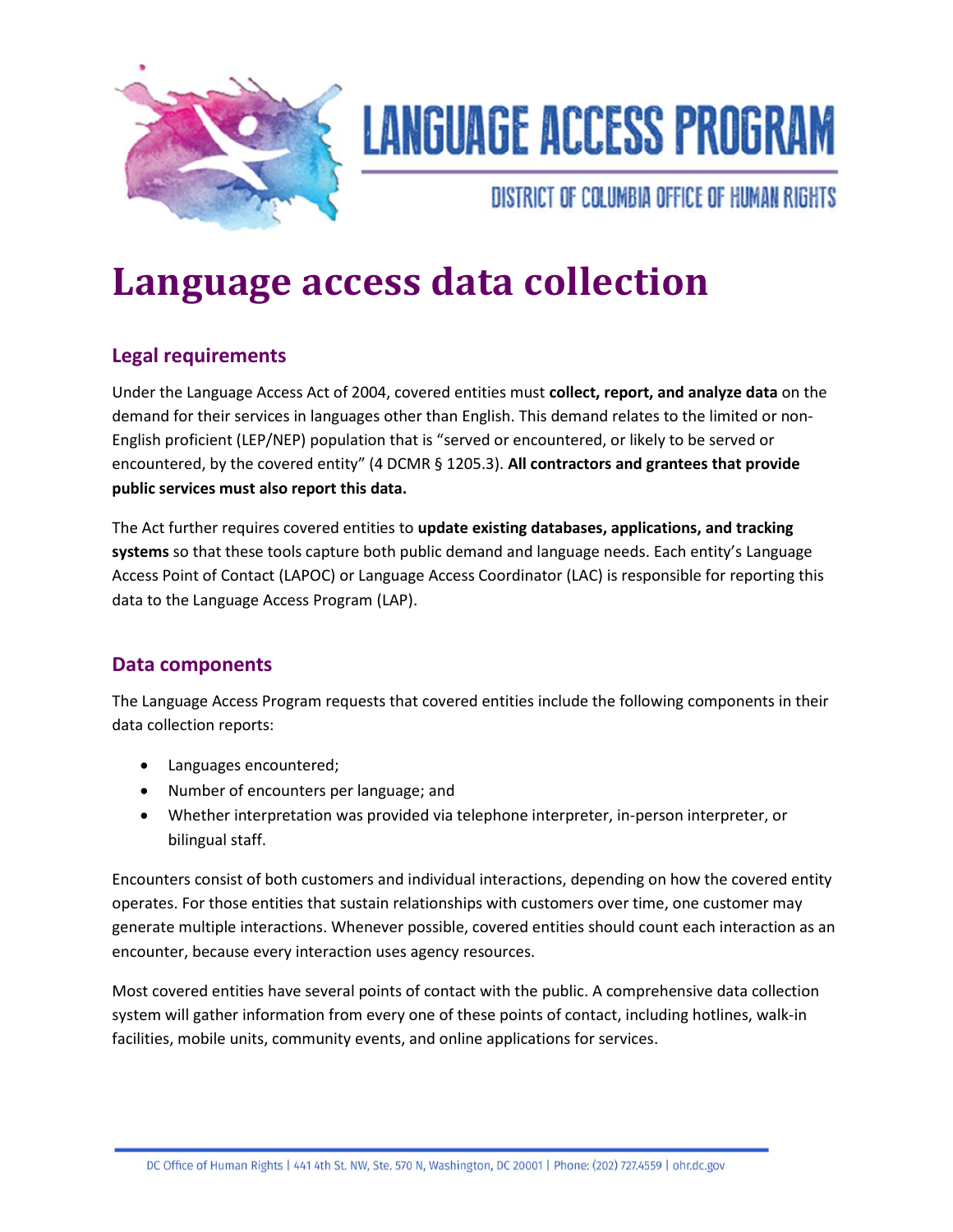### **Data collection systems**

There are two considerations that go into creating a language access data collection system: how to capture information from the real world and how to communicate this information to the LAPOC/LAC. Ideally, data collection systems dovetail with a covered entity's established operations, utilizing existing tools for language access purposes. For this reason, covered entities will use different mechanisms to create a data collection system. Below are some examples of data collection mechanisms. (Note that this list is not exhaustive.)

#### **Customer records management (CRM) system**

Many covered entities use software and/or databases to store information about members of the public who are applying for or receiving services. By law, these CRM systems must capture language access information. For capturing information on the languages encountered, the LAP recommends using a prompt that asks for "language needed" rather than "preferred language," since language access is about necessity rather than preference. The LAP additionally recommends that prepopulated responses (e.g., dropdown menus) include the top 20 most common languages in DC: Amharic, Arabic, Bengali, Cantonese, Farsi, French, Haitian Creole, Hindi, Indonesian, Japanese, Korean, Mandarin, Pashto, Portuguese, Russian, Spanish, Thai, Tigrinya, Turkish, and Vietnamese. (Note that Mandarin and Cantonese are both dialects of Chinese, but are counted separately.) Prepopulated responses should allow for an "other" option to capture languages outside of the top 20.

CRM systems should have the capability to generate reports based on recorded language need. The LAPOC/LAC must have access to these reports to be able to pass the information on to the LAP.

#### **Multilingual staff tally**

Multilingual staff should keep track of how often they provide interpretation for members of the public. One way of doing so is for multilingual staff to fill out a log or maintain a tracking sheet as interpretations occur. Multilingual staff should submit these tallies to the LAPOC/LAC on a regular basis. The LAP recommends a monthly submission schedule.

#### **Sign-in sheets**

Sign-in sheets are a common feature at reception areas as well as at outreach events such as trainings, workshops, meetings, or presentations. The LAP recommends that covered entities implement multilingual sign-in sheets that allow members of the public to self-identify as LEP/NEP. Keep in mind that sign-in sheets should refer to language in terms of need rather than preference, and should be submitted to the LAPOC/LAC on a regular basis. The LAP recommends a weekly submission schedule.

The text below provides possible headers for a multilingual sign-in sheet that captures language need. It includes DC's top six non-English languages.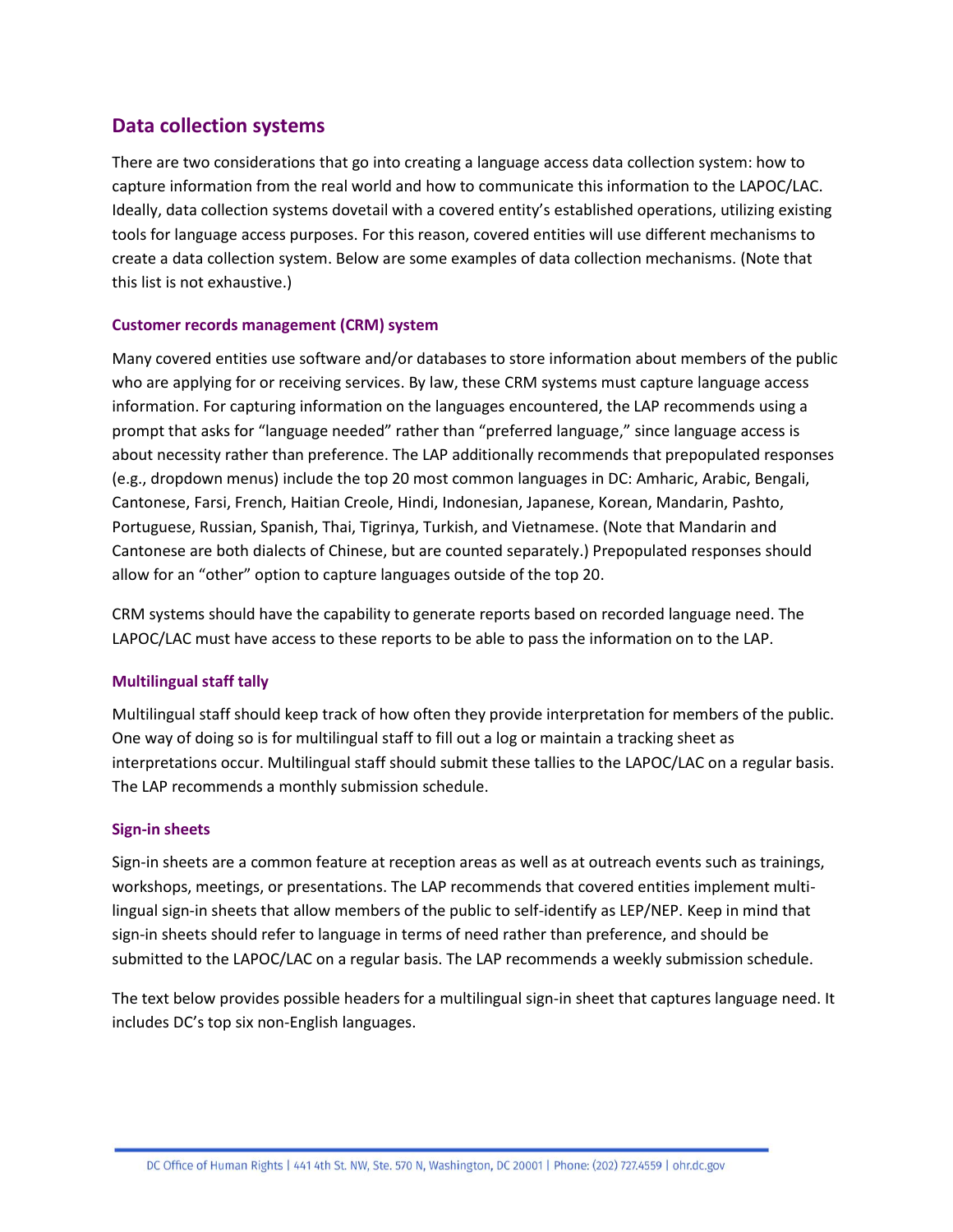| <b>English</b> | Date  | Time  | <b>Full Name</b><br>(please print)                        | <b>DC Resident?</b><br>Yes/No                | What language do you<br>speak?  | Other |
|----------------|-------|-------|-----------------------------------------------------------|----------------------------------------------|---------------------------------|-------|
| Spanish        | Fecha | Hora  | Nombre completo<br>(por favor, escriba en letra de molde) | ¿Reside en el Distrito de Columbia?<br>Sí/No | ¿Qué idioma habla<br>usted?     | Otro  |
| <b>Amharic</b> | ቀን    | ሰዓት   | ሙሉ ስም<br>(እባከዎ በቁም ጽህፈት ይጻፉ)                              | የዲሲ ነዋሪ ነዎት?<br>አዎ/የለም                       | የሚናገሩት ቋንቋ ምንድን ነው?             | ሌላ    |
| French         | Date  | Heure | Nom et prénom<br>(en lettres d'imprimerie)                | <b>Résident de DC?</b><br>Oui/Non            | Quelle langue parlez-<br>vous ? | Autre |
| Chinese        | 日期    | 时间    | 全名<br>请用大写字母清楚拼写)                                         | 哥伦比亚特区居民?<br>是/否                             | 请问你说哪一种语言?                      | 其他    |
| Vietnamese     | Ngày  | Giờ   | Tên<br>(viết hoa)                                         | Cư dân Hoa Thinh Đốn?<br>Đúng/Không đúng     | Quí vi nói tiếng gì?            | Khác  |
| Korean         | 날짜    | 시간    | 이름<br>(정자체로 써주십시오.)                                       | 거주민?<br>네/아니오                                | 어떤 언어를<br>사용하세요?                | 기타    |

#### **LanguageLine Solutions reports**

All covered entities are required by law to maintain an active account with a provider of multilingual telephonic interpretation. DC's vetted provider, LanguageLine Solutions (LLS), provides online reports that break down LLS usage by number of requests per language. These reports are available at [https://my.languageline.com.](https://my.languageline.com/) They include current information up to the previous day and historical information for the six months leading up to the date that the report is generated. The LAPOC/LAC should have access to the online account and generate reports for each quarter of the fiscal year.

#### **Vendor reports**

For billing purposes, vendors of in-person interpretation keep accurate records of their services. The LAPOC/LAC should receive reports from vendors on a quarterly basis. Alternatively, the LAPOC/LAC may work with the procurement officer of a covered entity to generate reports on in-person interpretations. These reports should include the language(s) requested, the number of interpreters provided, and the number of constituents served (when possible).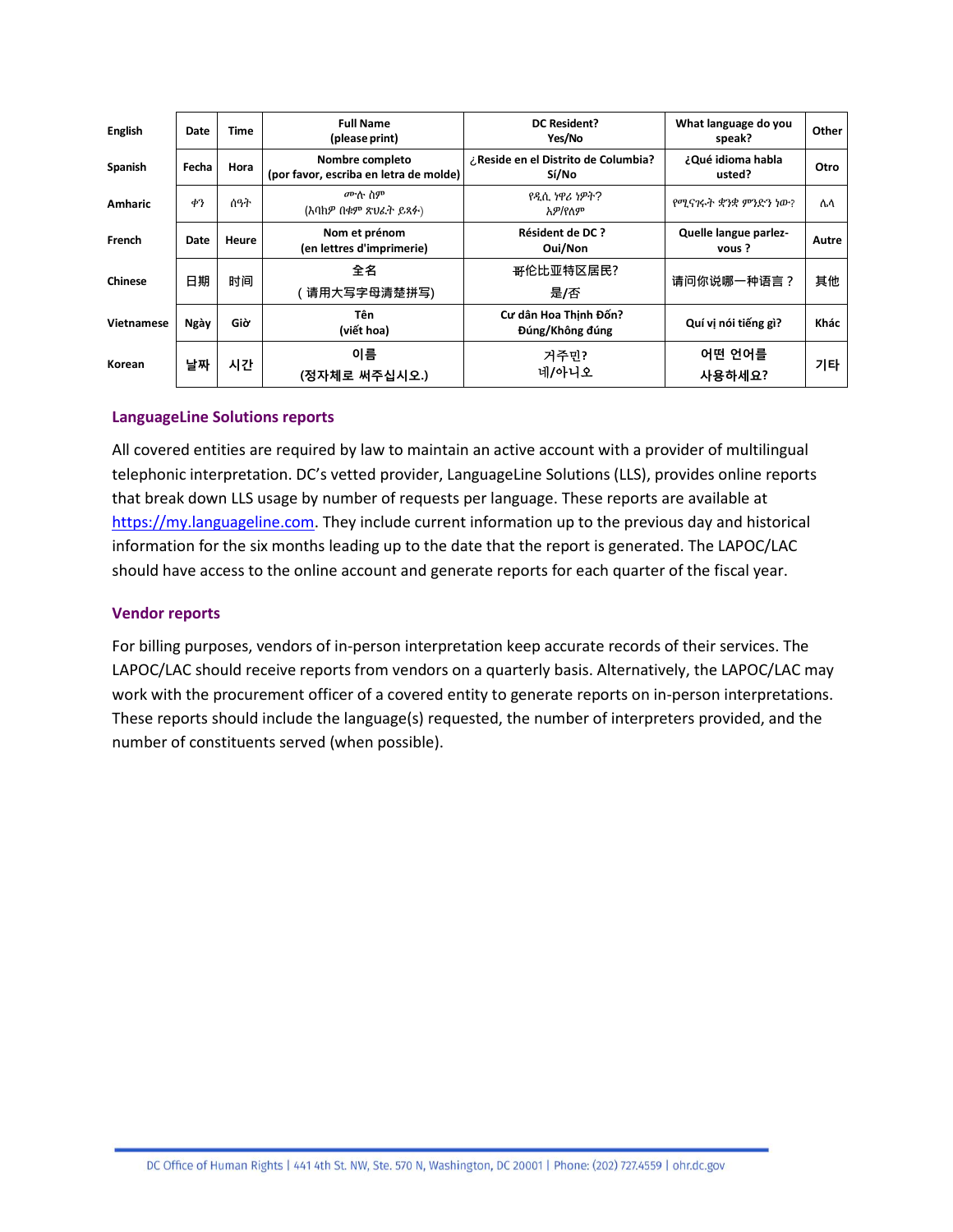# **Data collection worksheet**

# **Questions for consideration**

- How do members of the public interact with the covered entity? What are the covered entity's points of public contact?
- Does the covered entity already collect data from customers in the form of applications, registrations, reports, etc.? How can these processes incorporate language need?
- For points of public contact that do not already involve data collection, what is the most efficient way to capture the desired data?
- Once captured, how will the LAPOC/LAC access the data?

# **Outline**

Use the table below to outline the data collection system at your agency. If a division has multiple points of public contact, enter each one on a separate line.

| <b>Division</b>                  | <b>Points of public contact</b> | <b>Mechanism for</b><br>capturing data | <b>Mechanism for</b><br>communicating data                                             |
|----------------------------------|---------------------------------|----------------------------------------|----------------------------------------------------------------------------------------|
| e.g., Customer Service<br>Center | Hotline                         | LLS Reports, bilingual<br>staff tally  | LAPOC receives LLS<br>reports, contacts<br>bilingual staff monthly<br>for tally sheets |
| e.g., Customer Service<br>Center | Walk-ins                        | Sign-in sheet                          | Supervisor delivers to<br>LAPOC weekly                                                 |
| e.g., Licensing Center           | Application<br>appointments     | Customer database                      | LAPOC generates reports<br>quarterly                                                   |
|                                  |                                 |                                        |                                                                                        |
|                                  |                                 |                                        |                                                                                        |
|                                  |                                 |                                        |                                                                                        |
|                                  |                                 |                                        |                                                                                        |